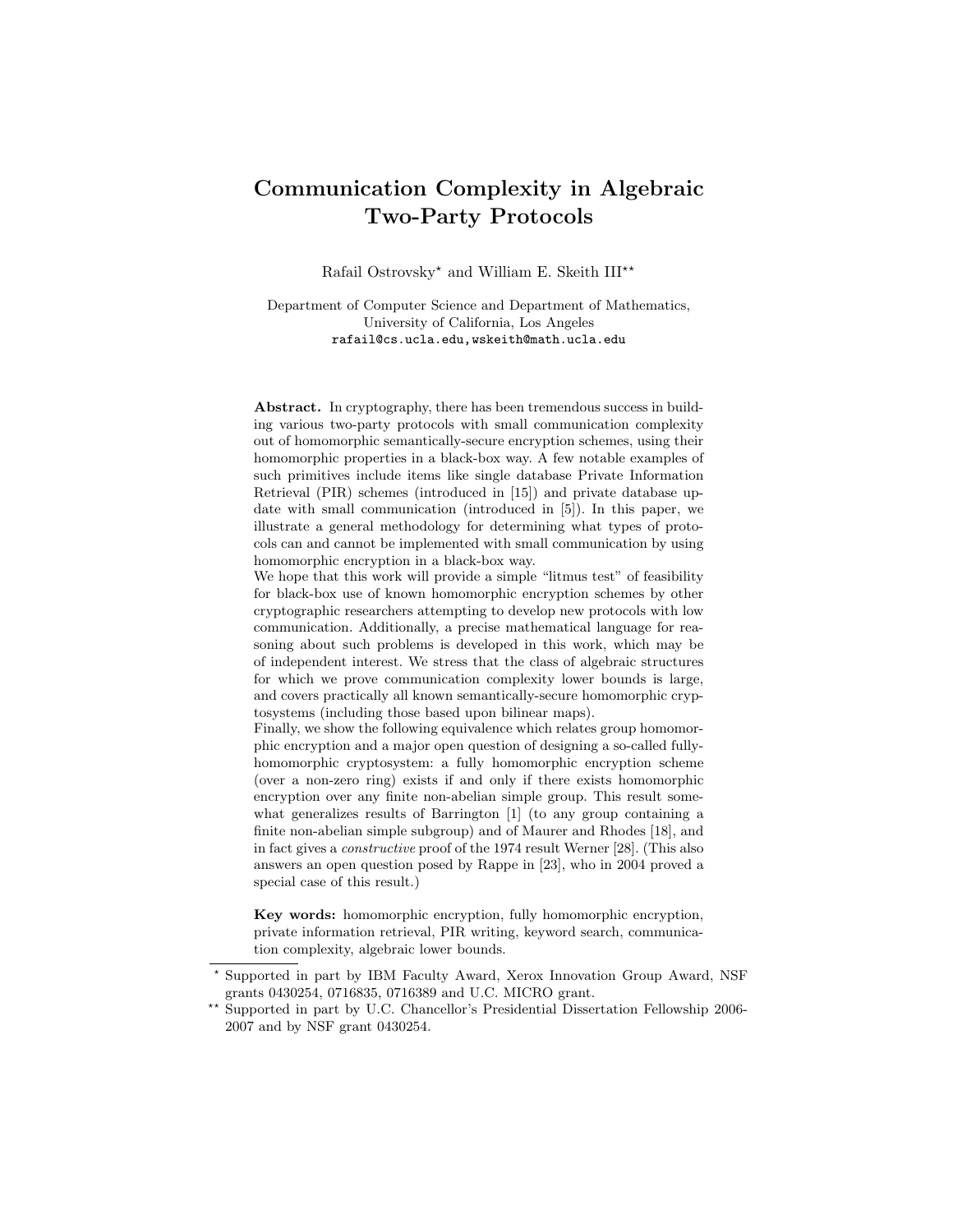# 1 Introduction

One of the central problems in cryptography is that of finding a public key encryption scheme that would allow "computation on encrypted data". In its full generality the problem could be simply stated as follows: to find a public key encryption scheme such that given encryptions of arbitrary plaintexts  $\mathcal{E}(x_1), \ldots, \mathcal{E}(x_n)$  it is possible without the decryption key to compute  $\mathcal{E}(f(x_1, \ldots, x_n))$  for any polynomial-time computable function f. Naturally, if one can find a public-key cryptosystem that is "fully homomorphic", i.e. allows operations on ciphertext that preserve the structure of a ring, and hence allows computation of the ubiquitous "NAND" operation on the underlying plaintext, it would give a general solution to the above problem. Indeed, the reason this is such a central problem is that it would create a powerful mechanism to arbitrarily manipulate encrypted data without sacrificing privacy. This problem was posed nearly 30 years ago by Rivest, Adelman and Dertouzos [24]. We do not know if such an encryption scheme exists in its full generality, though various partial answers are known: One partial answer is abelian group-homomorphic encryption: given  $\mathcal{E}(x)$  and  $\mathcal{E}(y)$ , where x and y come from some abelian group, there exist cryptosystems that can compute  $\mathcal{E}(x*y)$ , where  $*$  is the group operation. Examples include ElGamal [9], where the group operation is multiplication, Goldwasser and Micali [10] where the operation is addition modulo 2, and Pallier [22] where the group operation is addition modulo a large composite. Recent progress by Boneh, Goh and Nissim [3] has shown that more is possible: they designed a cryptosystem that allows an arbitrary number of additions and a single multiplication (of the underlying plaintext) by manipulating ciphertexts only. I.e., polynomials of total degree 2 can be computed on ciphertext. Another approach at building fully-homomorphic encryption was considered by Sander, Young, and Yung [26], but only applied to Boolean operations that doubled the ciphertext size at every step. As a result, one could only perform a few Boolean operations before the ciphertext size became impractical. A partial negative result was given by Boneh and Lipton [4].

Many useful protocols and primitives have been derived from such homomorphic schemes in a "black box" way, essentially just manipulating the homomorphic properties to construct various systems. Prominent examples include single-database private information retrieval (PIR), originally introduced by Kushilevitz and Ostrovsky [15] and collision-resistant hashing as shown by Ishai, Kushilevitz, and Ostrovsky [14]. (For more details regarding this approach to PIR, see the survey of Ostrovsky and Skeith [20].) In this work, we show a variety of communication complexity lower bounds for natural tasks when constructed in a similar, but somewhat more restricted manner (to further improve communication complexity, the aforementioned protocols often use repeated encryption, destroying the algebraic value of the resulting ciphertext). More accurately we'll illustrate a single basic task that cannot be algebraically accomplished (with small communication) in various structures (e.g., that of *any* abelian group). This result will give us a simple criterion or "litmus test" for determining the feasibility of constructing communication-efficient protocols in general, and a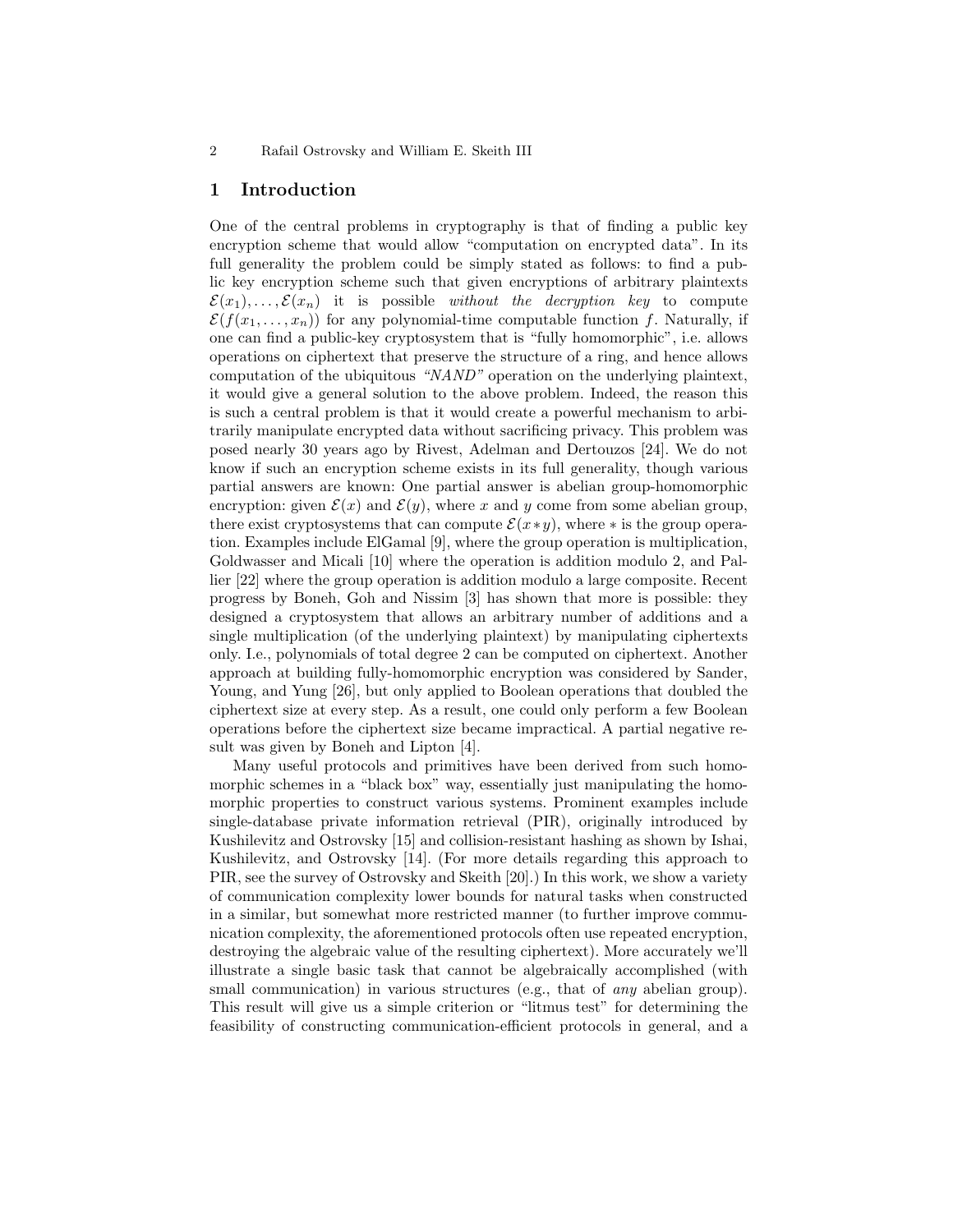rule out the possibility for constructing many communication-efficient protocols based on the black box use of homomorphic encryption. Along the way, we'll also develop a mathematical language and technique for reasoning about such questions, which may be of independent interest. A lot of effort has been put into designing new cryptosystems that allow the structure to be as rich as possible, but our lower bounds capture an even larger class of algebraic structures than what current homomorphic encryption schemes provide.

# 1.1 Our Results

A few of the main results in this work are as follows, where  $n$  represents the database size in a PIR-writing scheme:

**Theorem 1 (informal)** We prove  $\Omega(n)$  bound for algebraic **PIR-writing** based on **any** abelian group homomorphic encryption.

**Theorem 2 (informal)** We prove  $\Omega(\sqrt{n})$  bound for algebraic PIR-writing based on the cryptosystem of Boneh, Goh and Nissim [3]. We note that the work of Boneh, Kushilevitz, Ostrovsky and Skeith [5] shows a matching upper bound for PIR-writing using [3] in a black-box way. Thus, we prove a matching black-box lower bound for [5].

Diack-box lower bound for [5].<br>**Theorem 3 (informal)** We prove  $\Omega(\sqrt[t]{n})$  bound for algebraic PIR-writing based on homomorphic encryption that allows evaluation of total degree  $t$  multivariate polynomials on ciphertext. (We stress that cryptosystems for such structures are not known today beyond polynomials of total degree 2.)

Theorem 4 (informal) We show a constructive proof of a 1974 theorem of Werner [28] demonstrating the existence of a fully homomorphic encryption scheme (over a non-zero ring) if and only if there exists homomorphic encryption over any finite non-abelian simple group. (In the full version [21], we also show an explicit construction to implement a composable "NAND" gate from a group formula in any non-abelian simple group.) This also generalizes the result of Barrington [1] to all groups containing a finite non-abelian simple subgroup, as well as generalizing a result from Rappe [23].

A central element of this paper, from which we will derive a number of results, is an algebraic lower bound for a certain task- that of specifying "characteristic vectors" over a group. For a group G, we call a vector  $(v_1, ..., v_n) \in G^n$  "characteristic" for a set  $S \subset [n]$  if  $v_i \neq \mathbf{0}_G$  if and only if  $i \in S$ , where  $\mathbf{0}_G$  is the identity of G. We'll show that

Theorem (informal): For any abelian group, communication complexity  $\Omega(n)$  is required to "algebraically" specify characteristic vectors of arbitrary singleton subsets of  $[n]$ .

A formal statement of this idea appears as Theorem 2.

We stress that this statement holds for all abelian groups. For intuition, one may consider the case of linear algebra, in which the group  $G$  is of prime order, and has a field structure which could be put in place. It is a relatively simple exercise to prove this special case of our theorem, just arguing about the degree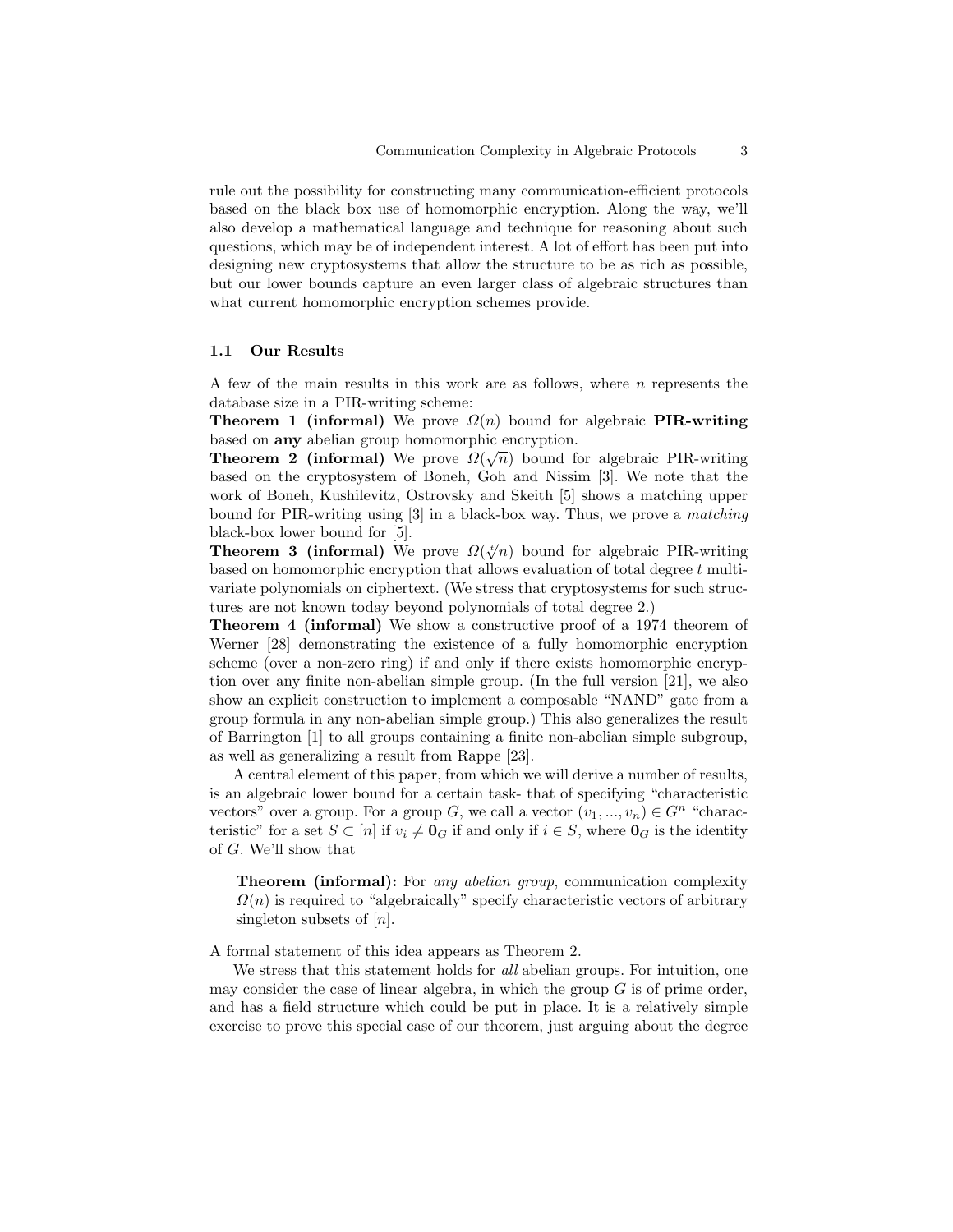of vector spaces. However, note that this technique does not get very far. As the reader will see from Example 1 below, these ideas don't apply to general abelian groups  $G$ , even in the special case of cyclic groups. (Note that there is not even a well-defined notion of degree in this setting.) A "degree-based" argument could likely be carried out via free-module analysis, but it will substantially complicate and obfuscate matters, and furthermore it will yield a weaker version of the theorem. The abstract approach taken here will yield a strong algebraic result which will be of great utility later on, when we generalize to other structures.

Additionally, we prove a smooth trade-off in communication complexity as the number of non-identity elements in the characteristic vectors increases, and as mentioned, we also generalize to other algebraic structures, which contain virtually all structures that are preserved by known homomorphic encryption schemes. In particular, we prove results for *any abelian group* as well as results for arbitrary rings, in a setting restricted to polynomials of total degree  $t$ . (For an example of the case  $t = 2$ , see the cryptosystem of Boneh, Goh, and Nissim [3].) Finally, we'll show a number of natural cryptographic protocols that would imply the functionality of generating characteristic vectors, and hence derive algebraic lower bounds for the communication involved in these protocols as well.

As one will see after an examination of our algebraic results, they are in fact quite general. Since the results for abelian groups apply to all affine maps, this rules out many possibilities which do not necessarily come from group formulas. (For example, arbitrary endomorphisms may now be included in the class of "formulas" even though there is generally no way to compute all endomorphisms via an abelian group formula.) In particular, even if one changes their representation of data to be not just one group element, but many, and furthermore manipulates each of these elements independently, our results still apply (this is a simple consequence of Corollary 2).

Finally, regarding the equivalence of ring and group homomorphic encryption, we demonstrate that with any simple non-abelian group structure one can (constructively) compute all finite functions via group formulas and thus, the existence of any cryptosystem homomorphic over a simple non-abelian group implies a fully-homomorphic encryption scheme. This work can be found in the later sections, and somewhat generalizes results of Barrington [1] and Rhodes [18], however it is essentially a new and constructive version of the results of Werner [28] and may be of independent interest. This also answers an open question posed by Rappe in [23], who in 2004 proved a special case of this result.

## 1.2 Related Work

The lower bounds that we consider are most closely related to computational lower bounds on number theoretic problems when algorithms are restricted only to underlying group operations. For example, Boneh and Lipton [4] examine the computational difficulty breaking any algebraically homomorphic (over a field) cryptosystem. In contrast, our lower bounds are on communication complexity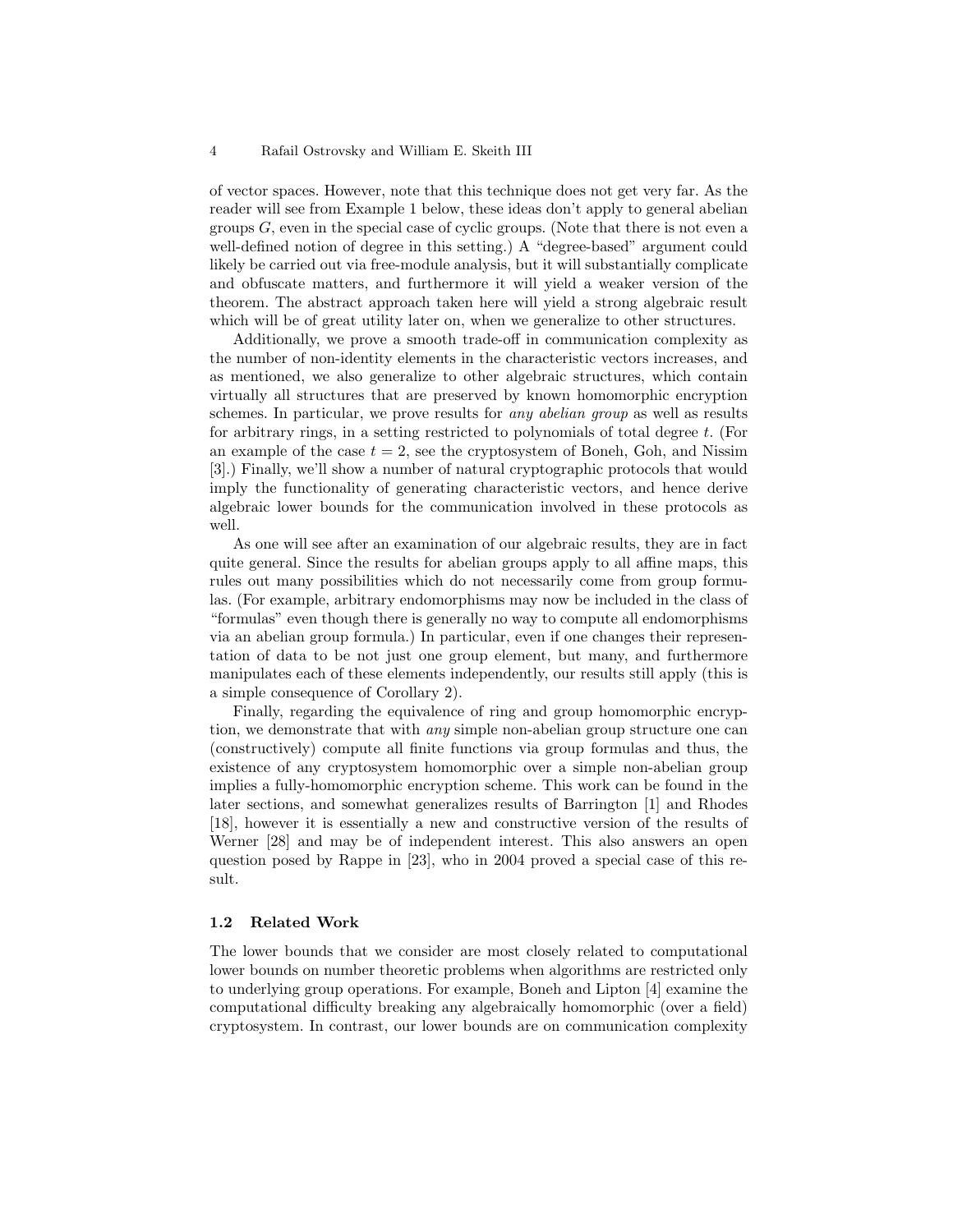and apply to a wide variety of algebraic structures. Other related works are that of Shoup [27] and Maurer and Wolf [17], which consider computational difficulty of the discrete logarithm problem, and other number-theoretic problems in cyclic groups, provided that the algorithms do not exploit any specific properties of the representation of group elements.

Again, our lower bounds are geared towards communication complexity and program size, rather than computational complexity, but similar to these works, we focus only on algorithms that utilize nothing other than the underlying algebraic structures. However, we consider a greater variety of structures in our work (including arbitrary abelian groups and bounded degree multivariate polynomials over rings).

## 1.3 Overview, Motivation and Intuition

Often times, novel cryptographic protocols are developed using homomorphic encryption as building block (and often it is the only necessary ingredient). Many basic protocols can be constructed in this way, for example, private information retrieval, oblivious transfer, and collision-resistant hashing, to name a few. Indeed, such methods have accomplished much in the past, and continue to prove themselves as fruitful techniques. However, the types of algebraic structures available in homomorphic encryption schemes are limited. Not much beyond the structure of an abelian group can be preserved under an encryption scheme. Quite clearly, abelian groups have limited computing power. If one simply examines the number of distinct  $m$ -variable "formulas" in a finite abelian group  $G$  of order k in comparison to the number of  $G$ -valued functions (as set maps) that depend on  $m$  variables, one can't help but notice a great discrepancy in cardinality, so indeed, there is much that cannot be computed using only abelian group formulas. But what are these functions? Furthermore, in what sense can they not be computed or represented?

Using a black box model for homomorphic encryption, one is limited to only computing such formulas. However, there are a vast number of other types of "algebraic" maps which cannot necessarily be derived from any such formula that we study as well. We'll show that these maps also do not suffice for our tasks. As a somewhat trivial example, consider the endomorphism on  $G = \mathbb{Z}_p \times \mathbb{Z}_p$ obtained by switching the coordinates. If one has only black box access to the group operation, then this endomorphism is not computable, however, if elements are represented as coordinate pairs, then computing this map is trivial. This is by no means the most complex example, but it does illustrate the benefits of an abstract approach (which will naturally cover all endomorphisms).

As mentioned before, there have been many protocols of great utility derived from homomorphic encryption over abelian groups (e.g. [15, 6, 14]). However, as the authors believe, for every such useful protocol in the literature, there are many dead ends, lying at the bottom of stacks of paper upon researchers' desks. But until now, there has not been much formal proof that these dead ends are actually just that. This work provides some basic proofs of lower bounds for a few simple protocols, based on these algebraic assumptions. More importantly,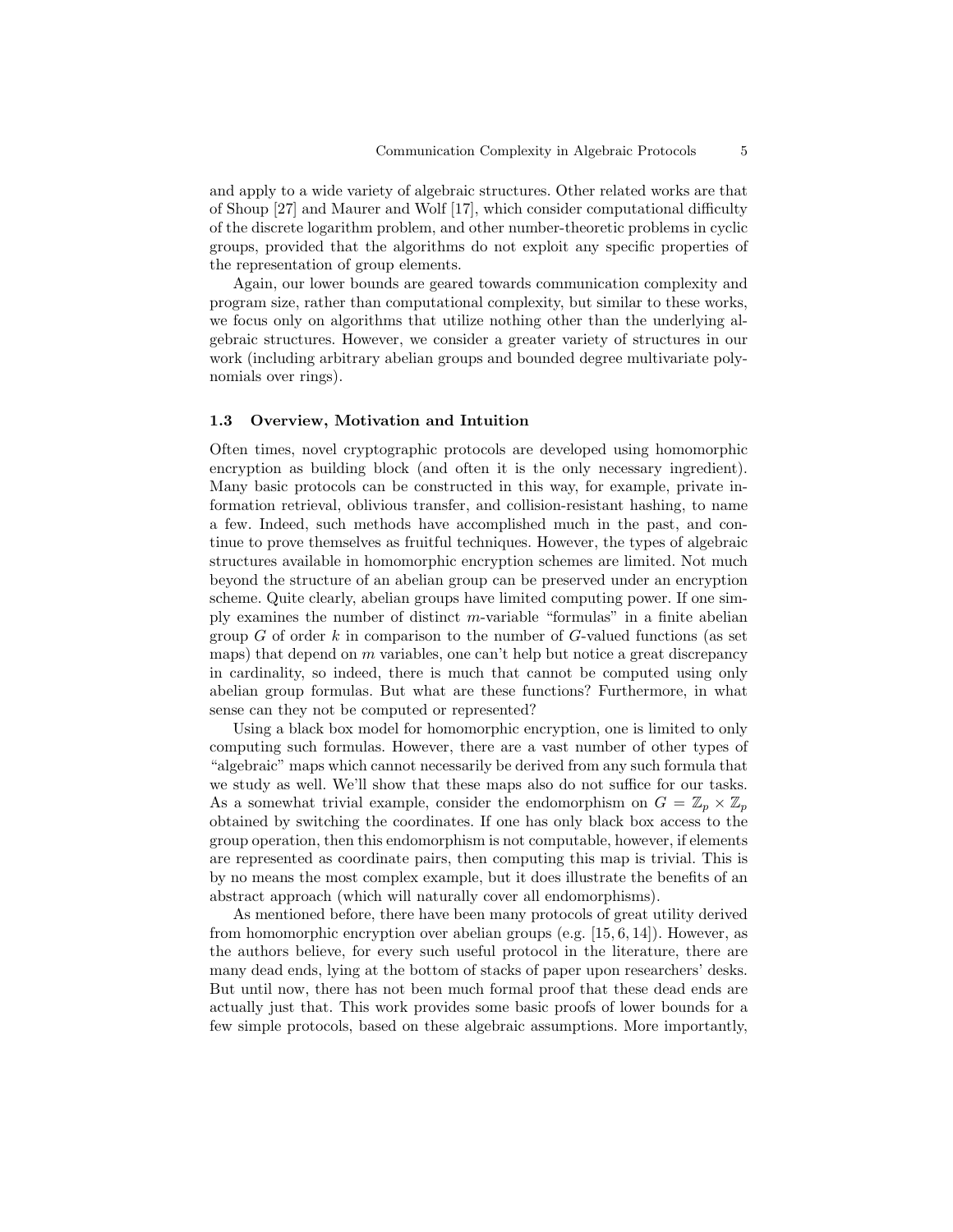any task that can be reduced to our basic task is also immediately impossible to accomplish in an algebraic way with small communication complexity. We illustrate the power of these reductions on a number of examples below.

## 1.4 Implications of the Results

As we have mentioned, the applications of these results as lower bounds for cryptographic protocols are limited to an algebraic setting and are not absolutes. However, in many situations the bounds are quite practical. We'd like to take a moment to better illustrate and clarify where these results apply and where they do not. Additionally, we'll demonstrate the algebraic strength of the results, which are quite complete in the algebraic context.

The practical cryptographic significance of the results primarily deals with building protocols for computing on encrypted data. Let us consider singledatabase PIR, introduced by Kushilevitz and Ostrovsky [15]. PIR schemes are often based upon homomorphic encryption (e.g., [15],[16]). In the most efficient versions of these schemes, note that the answers to queries can be viewed as encryptions of the appropriate database elements- however, due to the repeated segmentation and application used to achieve better efficiency, these encryptions have no algebraic value after the second iteration (i.e. recursive calls in [15] scheme.) Roughly what is meant is that there is no way to combine two or more of these results (without the decryption key) to obtain an encryption of some other meaningful combination of the original elements. Looking at PIR alone, in its own context, this is not much of a problem. However, if PIR were to be used as a subroutine for some larger computation on encrypted data, this lack of algebraic value of the PIR "answer" could be very inconvenient. For example, the keyword search of [19] could be improved greatly if an efficient algebraic PIR protocol existed (see Section 3 for more details). To summarize very briefly, these results apply to situations where it is necessary to preserve (in the ciphertext) algebraic value of the results of underlying computation on encrypted data. In situations where algebraic value can safely be destroyed, there are often much more communication-efficient solutions.

We obtain results that hold *for all abelian groups*, as well as several other structures. We believe that this level of generality is a necessity. Details can be found in [21] (the full version of this work), but we summarize here. First of all, just using the simple structure of abelian groups, and the general abundance of cryptosystems that are homomorphic over cyclic groups, it is not hard to imagine constructing a homomorphic cryptosystem over virtually any abelian group. (For a more formal approach to this idea, see [11].) So, to make the results have any significance at all, a study at this level of generality is necessary, even though it requires additional machinery. In the case say of prime order cyclic groups, linear algebra suffices to solve the problem. However, this already breaks down for a general cyclic group (see Section 2). In addition to being insufficient from the start, a less general approach to the problem will also interfere the generalizations to other structures (see 3), as well as weakening the basic applications. For example, in addition to all algebraic formulas, the algebraic results as stated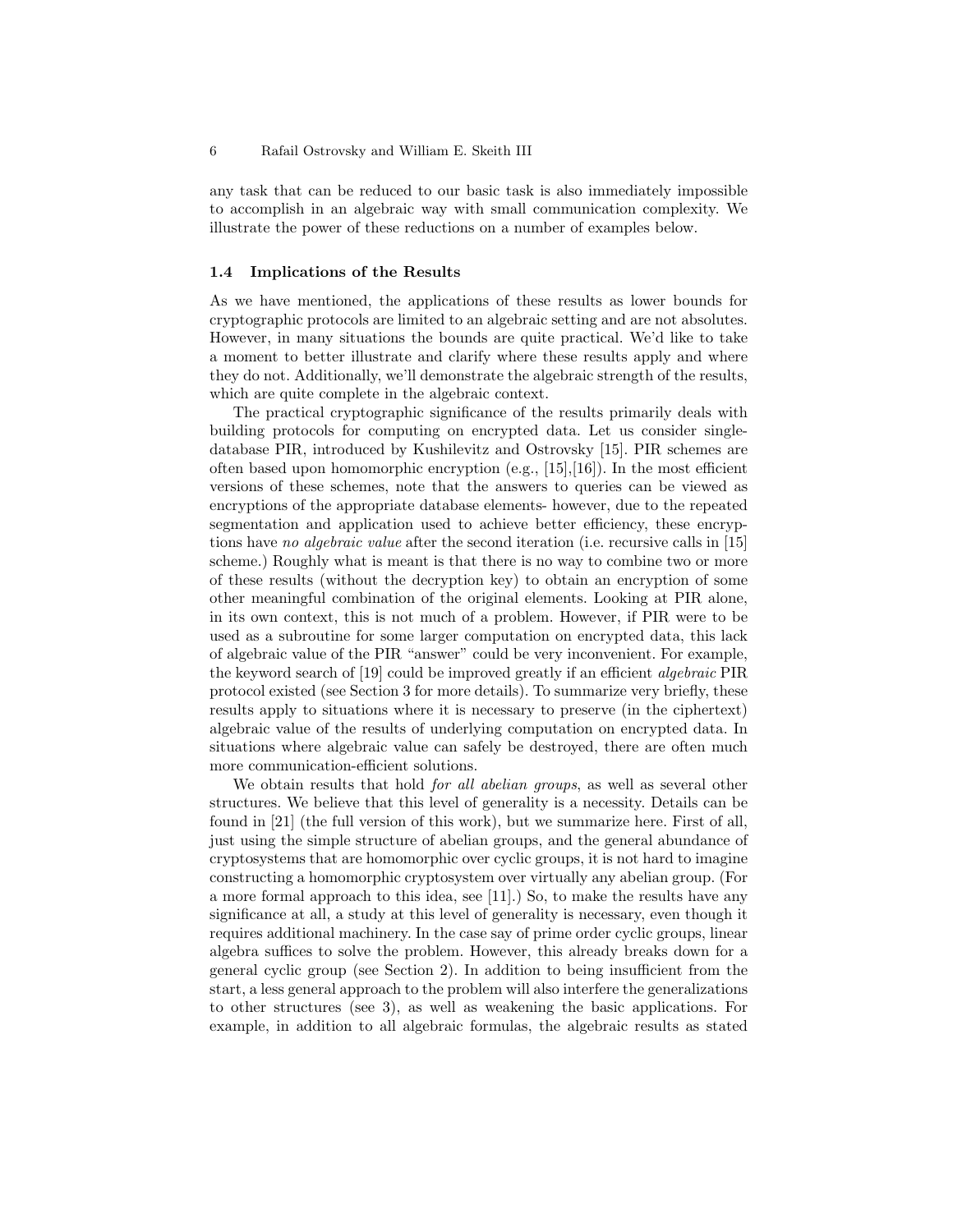here cover the entire ring of endomorphisms (which in general may have no algebraic formula at all, much less a linear one). This would greatly complicate the set of functions to consider, and makes an elementary approach difficult. However, the abstract approach eliminates these issues<sup>1</sup>.

# 2 Preliminaries and Basic Results

Most notations used are standard, and the algebraic notation used is typically consistent with [13]. However, a more comprehensive list of the notation used in this work can be found in [21], the full version.

# 2.1 Equivalence of Homomorphic Encryption over Non-abelian Simple Groups and Rings

We'll begin by stating a positive result regarding the equivalence of homomorphic encryption over non-abelian simple groups and rings. For more thorough formalizations, please see [21], the full version of this work.

Theorem 1. Let G be a finite non-abelian simple group. Then any function  $f: \{0,1\}^m \longrightarrow \{0,1\}^n$  can be represented solely in terms of the group operation of G.

First, we'll prove a few elementary lemmas, and then the theorem (which again, uses only basic techniques from algebra). To begin, recall that from the Feit-Thompson theorem and Cauchy's theorem, we have that every non-abelian simple group of finite order has an element of order 2.

**Lemma 1.** Let G be a finite group and suppose that  $S \subset G$  is conjugation invariant (i.e.,  $\forall s \in S, g \in G$  we have  $gsg^{-1} \in S$ ). Then  $\langle S \rangle \triangleleft G$ .

The proof is straightforward, but can be found in its entirety in the full version [21].

Consider for a moment, the conjugacy classes. For an element  $x \in G$ , we will denote the conjugacy class by  $Cl_G(x)$ . I.e.,

$$
\mathrm{Cl}_G(x) = \{ y \in G \mid y = gxg^{-1} \text{ some } g \in G \}
$$

Recall that we can define a natural action of G on  $\text{Cl}_G(x)$  for any  $x \in G$ : for all  $s \in \mathrm{Cl}_G(x)$ , simply define  $g \cdot s = gsg^{-1}$ . Now, let G be a non-abelian simple group of finite order. From Cauchy's theorem, we know that there exists  $x \in G$ such that x has order 2. Consider  $Cl_G(x)$ . Let  $|Cl_G(x)| = k$ . It must be the case that  $k > 1$ . If not, then every element of G conjugates x to itself, and hence we

<sup>&</sup>lt;sup>1</sup> Again, consider the simple example of  $G = \mathbb{Z}_p \times \mathbb{Z}_p$  as a black box and as a direct product coordinate representation. The endomorphism  $\varphi \in \text{Hom}_{\mathbb{Z}}(G, G)$  by  $(a, b) \mapsto$  $(b, a)$  is not computable as a formula, but clearly is computable if given a coordinate representation.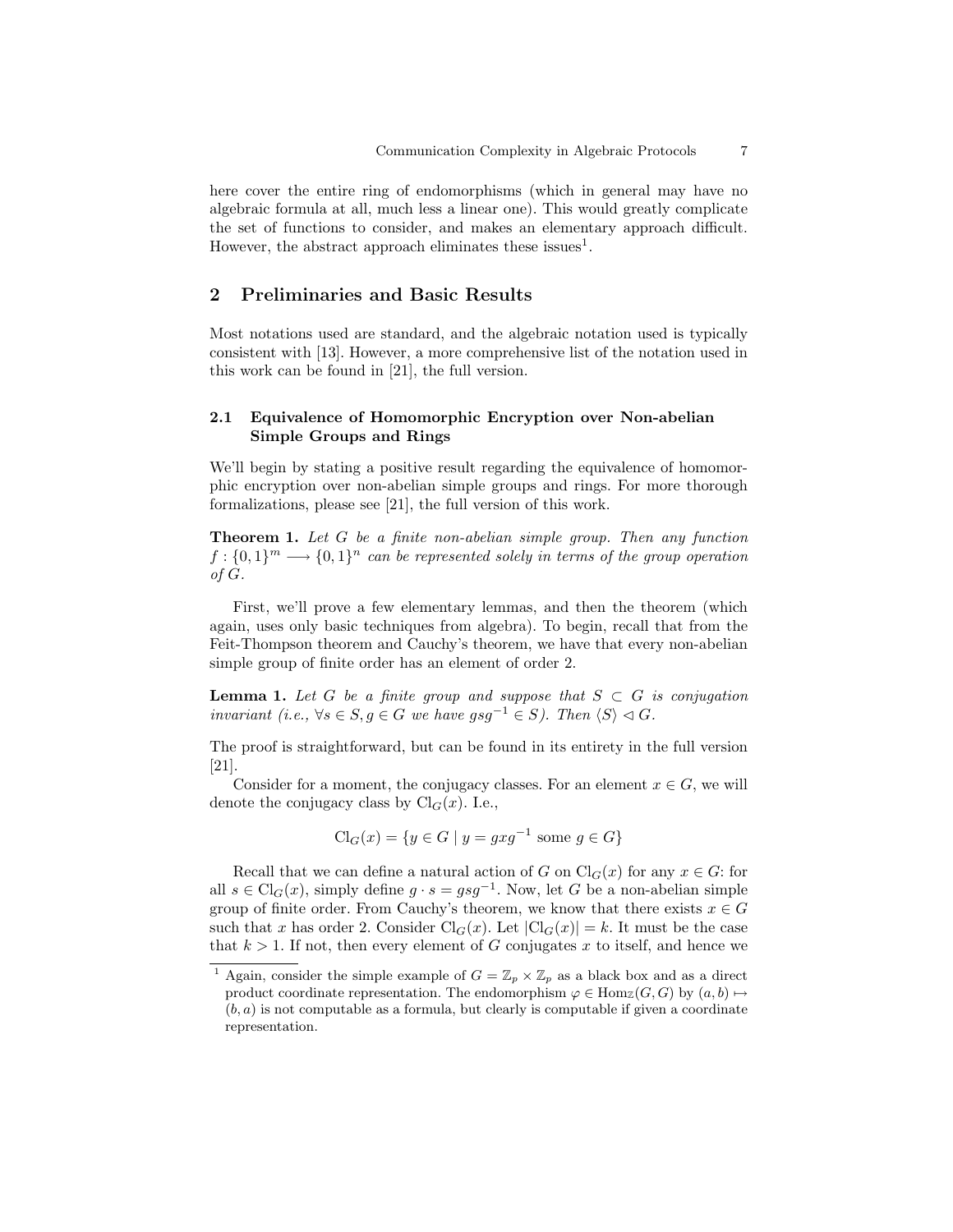have  $x \in \mathbf{Z}(G)$ , the center of G. But of course this is impossible since the center of a group is always normal and we assumed that  $G$  is simple. So, the conjugacy class of  $x$  has at least two elements. Recall next, that whenever a group acts on a set  $S$  of size  $k$ , there is an induced homomorphism,

$$
\varphi: G \longrightarrow S_k
$$

Since the action of G on  $Cl_G(x)$  is obviously transitive, and since the size k of the class of x is greater than 1, we see that  $\varphi$  cannot be the trivial homomorphism which sends all elements to the identity, and hence ker( $\varphi$ )  $\neq G$ . But, since G is simple, we in fact know that  $\ker(\varphi)$  must be the trivial subgroup  $\{e\}$ , since the kernel is always normal. Therefore, every element of G acts non-trivially on the set  $\text{Cl}_G(x)$ .

We will extract the useful information into the following lemma which we have just now proved.

**Lemma 2.** Let G be a finite, non-abelian simple group, and let  $x \in G$  be an element of order 2. Then there exists an element  $y \in Cl_G(x)$  such that  $yxy^{-1} \neq$ x, and hence, such that  $[x, y] \neq e$ .

Using these facts, we can now prove Theorem 1.

*Proof.* We will simply show that the function  $NAND(a, b)$  is computable in this way, which suffices to prove the theorem since any such function  $f: \{0,1\}^m \longrightarrow$  $\{0,1\}^n$  can be written in terms of compositions of NAND alone. More precisely, we will show that for an element x of order 2, the set  $\{e, x\}$  can be identified with  $\{0, 1\}$  respectively, and the operation NAND can be computed solely in terms of the group operation of G.

So, to begin, let  $x \in G$  be of order 2, which as we discussed exists by Cauchy's theorem. Define  $C = \text{Cl}_G(x)$ . As discussed,  $|C| > 1$ . Consider  $S = [C, C]$ , the set of *commutators in C*. Note that the subset  $S$  is conjugation invariant since it is generated by  $C = Cl<sub>G</sub>(x)$ , which is quite clearly conjugation-invariant. Hence by Lemma 1, the subgroup generated by these specific commutators, is a normal subgroup:  $\langle S \rangle = \langle [C, C] \rangle \langle G \rangle$  G However, by Lemma 2, we know that  $|S| > 1$ , as there are at least 2 non-commuting elements. But, we assumed that G was simple. Therefore, we have in fact that  $\langle S \rangle = G$ . So, in particular, there exists some product,  $s_1s_2\cdots s_k$  of commutators in C such that  $s_1s_2\cdots s_k = x$  So, each  $s_i = [r_i, t_i]$  where  $r_i$  and  $t_i$  are both conjugate to x. Therefore we have sequences of group elements,  $\{g_i\}_{i=1}^k$  and  $\{h_i\}_{i=1}^k$  such that  $[g_i x g_i^{-1}, h_i x h_i^{-1}] = s_i$  We are now ready to define our  $NAND(a, b)$ . First, define the function  $AND(a, b)$  as follows:

$$
AND(a, b) = \prod_{i=1}^{k} [g_i a g_i^{-1}, h_i b h_i^{-1}]
$$

It is now easy to observe that it performs the appropriate function on our inputs from  ${e, x}^2$ . Whenever a or b is set to the identity, every commutator will of course be the identity since all elements commute with e. However, if both a and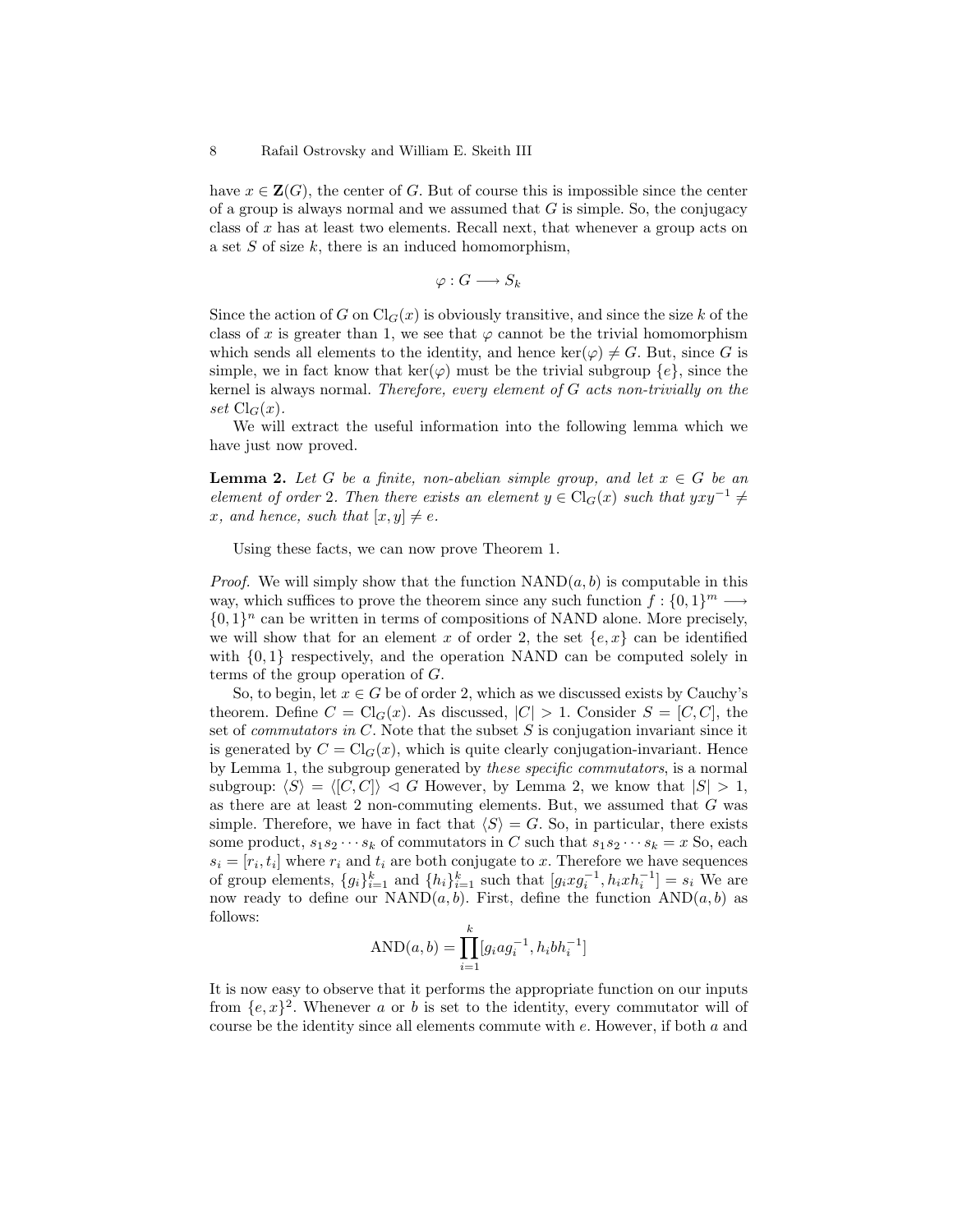b are set to the group element x, the by our design, we will have  $AND(x, x) = x$ , exactly as desired. Now, since x has order 2, we can simply define  $NAND(a, b)$  =  $AND(a, b)x$ . This completes the proof.

Corollary 1. Constructing a fully homomorphic encryption scheme over a ring with identity is equivalent to constructing a group homomorphic encryption over any finite non-abelian simple group. In particular, it is equivalent to constructing a homomorphic encryption scheme over  $A_5$ , the smallest such group.

**Proof:** This is almost immediate, but see the full version [21], or [23] for more detail.

As mentioned, detailed examples and formalizations can be found in the full version [21] of this work.

## 2.2 Generating Encryptions of Characteristic Vectors: Motivation

This example provides a simple description of a protocol that can't be nontrivially implemented with abelian group algebra. Later, we'll show a variety of problems (usually related to PIR or PIR-writing) which would imply a protocol like this. Hence, these too cannot be implemented with abelian group algebra.

We could, at this point, formalize a cryptographic protocol about generating characteristic-type vectors over a group, but it may be convenient to postpone such a definition and instead get right to the main algebraic point. So for the moment, we'll just explain in simple terms the algebraic task we are trying to accomplish.

Consider the following problem: Let  $n, m \in \mathbb{Z}^+$ , and let G be an abelian group. Define the following elements  $v_i \in G^n$ :

$$
v_i = (\mathbf{0}_{G}, ..., \mathbf{0}_{G}, x_i, \mathbf{0}_{G}, ..., \mathbf{0}_{G})
$$

where  $x_i \neq \mathbf{0}_G$  appears in the *i*-th position.<sup>2</sup> Let  $\{\mathfrak{m}_i\}_{i=1}^n \subset G^m$  and let f be an arbitrary affine group map in m variables from  $G^m \longrightarrow G^n$ , i.e.,  $f = f_m + c$ where  $f_m: G^m \longrightarrow G^n$  is linear and  $c \in G^n$ . Note that these affine maps can express all possible abelian group formulas on a set of variables (see the full version [21] for complete formalization and definitions). The question is

Question 1. (Informal) If  $f(\mathfrak{m}_i) = v_i$  for all  $i \in [n]$ , what can be said about  $|G^m|$ ? In particular, how small can it be?

We will soon answer this question in a variety of contexts, but first we'll give an example to help motivate the question and our lower bound. The phrasing used regarding the size estimation was deliberate: we don't isolate or bound  $m$ alone, because we cannot bound  $m$  in a non-trivial way. It is in fact possible to accomplish the above result with  $m = 1$ , even for a cyclic group. However, as we'll show in our lower bound, this comes at the cost of increasing the size of G.

 $2$  We give x an index i simply to show that it need not be uniform across all vectors.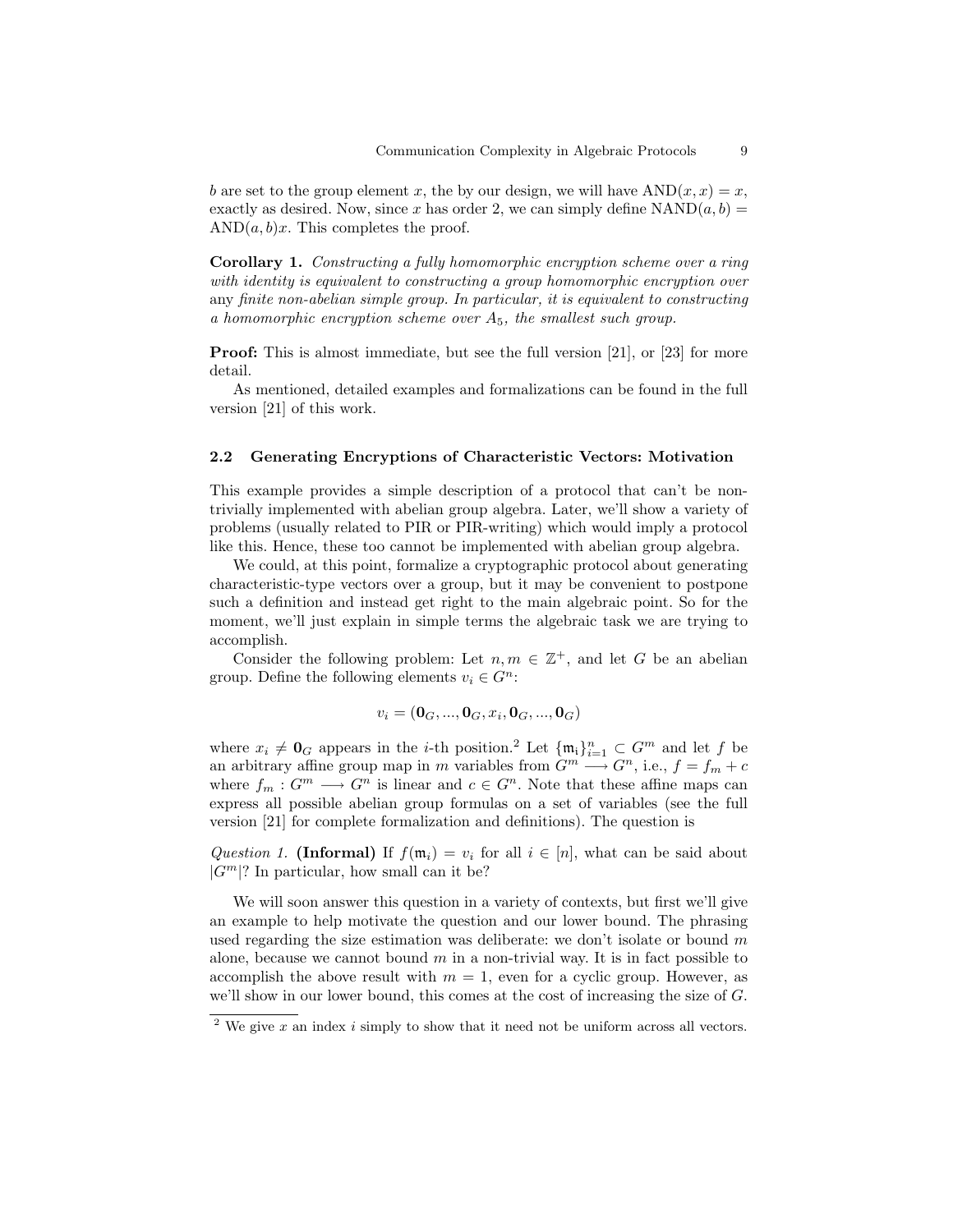*Example 1.* Let  $n \in \mathbb{Z}^+$ , and let  $N = \prod_{i=1}^n p_i$ , where  $p_i$  is the *i*-th prime number. Define  $G = \mathbb{Z}_N$ . Define integers  $\{z_i\}_{i=1}^n$  as follows:

$$
z_i = \prod_{j \neq i} p_j
$$

Then, since all the primes were distinct, it is easy to verify that

$$
(z_i z_j \neq 0 \text{ mod } N) \iff (i = j)
$$

So, we could define a linear function  $f = (f_1, ..., f_n)$  from  $G \longrightarrow G^n$  by  $f_i(x) =$  $z_i \cdot x$ , and we would have  $f(z_i) = v_i$ , for some elements  $v_i \in G^n$  which fit the above description of a complete set of characteristic vectors.

However, in the preceding example, notice that  $n$  different primes had to divide the order of G. Hence,  $|G| > 2<sup>n</sup>$  is of exponential size in n. We will show that even using affine maps, this is always the case: to generate  $n$  orthogonaltype characteristic vectors with  $m$  group elements always requires a group  $G$ such that  $G^m$  has exponential size in n, although the statement we prove has a more abstract setting.

## 2.3 A Basic Algebraic Result

Here, we will make precise the relationship regarding  $n$  and the size of an abelian group that can algebraically generate a complete set of  $n$  characteristic vectors over an abelian group  $G$ . Again, to conserve space, we direct the reader to the full version [21] for most of the proofs.

**Theorem 2.** Let  $n \in \mathbb{Z}^+$  and let  $G$ , A be abelian groups. Let  $V = \{v_i\}_{i=1}^n \subset G^n$ be any collection of elements so that the j-th position of  $v_i$  is  $\mathbf{0}_G$  if and only if  $i \neq j$ . Then if  $F = f + c$  is an affine map from  $A \longrightarrow G^n$  such that  $V \subset F(A)$ then we have  $log(|A|) \in \Omega(n)$ . More specifically, if  $A \subset G^m$ , we have that

$$
\log(|G|) \ge \frac{n}{m+1}
$$

The proof of this theorem is given in the full version [21]. The pieces used are outlined below, and their proofs can also be found in [21] as well. To begin, we'll prove the following lemma which will help us analyze affine maps and translated characteristic vectors.

**Lemma 3.** Let R be a finite ring with identity, and let M be a (unitary) Rmodule. Let  $\Omega = {\omega_i}_{i=1}^k \subset M$  be a finite collection of elements. Let  $\Omega' =$  $\{(\omega_i+c)\}_{i=1}^k$  for some fixed element  $c \in M$ . Then  $\langle \Omega' \rangle$ , the module generated by  $\Omega'$ , increases in size by at most a factor of  $|R|$  over the size of  $\langle \Omega \rangle$ . I.e.,

$$
\frac{\left|\langle \varOmega' \rangle \right|}{\left|\langle \varOmega \rangle \right|} \leq |R|
$$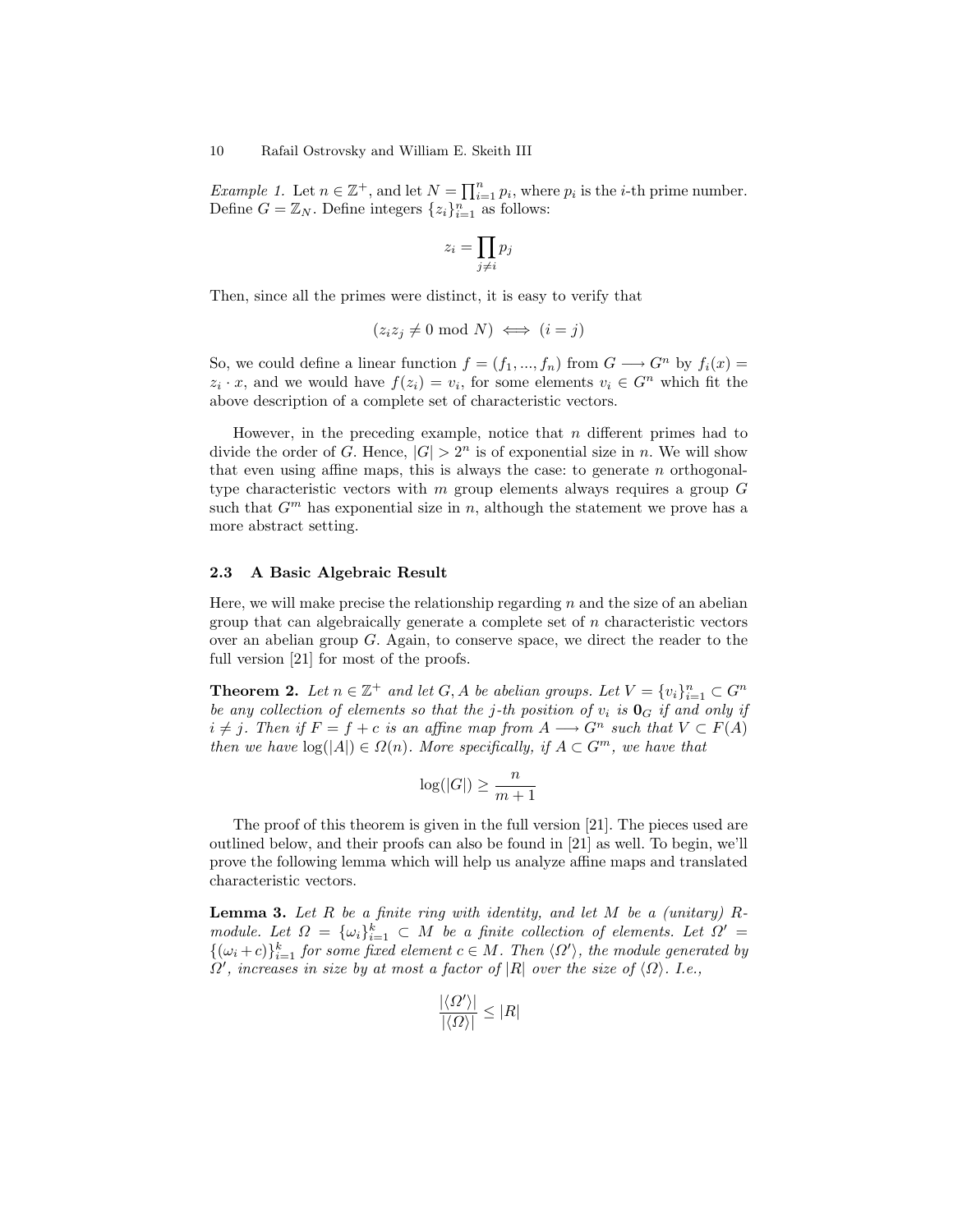**Proof:** See the full version [21].

In light of Lemma 3, we need only to analyze "un-translated" characteristictype vectors. If they generate a large module, then so will the translated vectors. It is quite clear any such module generated by elements like those in  $V$  will be exponential in size, however to be complete, we provide a formal proof.

**Observation 3** Let G be a finite abelian group. Let  $n \in \mathbb{Z}^+$ . Define elements  $v_i \in G^n$  by  $v_{ij} = \delta_{ij} \cdot \alpha_i$  for some  $\alpha_i \neq 0 \in G$ , and  $\delta_{ij} \in \mathbb{Z}$  with  $\delta_{ii} = 1$  for all i and  $\delta_{ij} = 0$  for  $i \neq j$ . Let  $H = \langle \{v_i\}_{i=1}^n \rangle$ , the subgroup of  $G^n$  generated by the  $v_i$ . Then  $|H| \geq 2^n$ .

#### Proof: See the full version [21].

We'll also make use of a few very elementary observations from group theory. As elementary as they may be, proofs can none the less be found in the full version [21].

**Observation 4** Let G be an abelian group and let  $a, b \in G$  with  $x = \text{ord}(a), y =$ ord $(b)$ . Then ord $(ab)$  | lcm $(x, y)$ .

**Observation 5** Let G, H be groups, and let  $f: G \longrightarrow H$  be a homomorphism. Then for all  $q \in G$ , we have that  $\text{ord}(f(q)) \mid \text{ord}(q)$ .

**Observation 6** Let G be a group, and let  $(a, b) \in G \times G$ . Then ord $((a, b)) =$  $lcm(ord(a), ord(b)).$ 

**Observation 7** Let G be an abelian group, and suppose that there exists  $N \in \mathbb{Z}^+$ such that  $N \cdot g = \mathbf{0}_G$  for all  $g \in G$ , where  $\cdot$  denotes  $\mathbb{Z}$ -module action. Then, G is a  $\mathbb{Z}_N$ -module, where the action is inherited from that of  $\mathbb{Z}$ .

These basic observations and lemmas are enough for the proof of Theorem 2 (which again, can be found in the full version [21]).

#### 2.4 Functions that Change Multiple Values

We can also generalize this algebraic result to include other types of vectors, where  $F(\mathfrak{m}_i)$  has the *i*-th component non-identity, but possibly some other number of positions are non-identity elements as well. If the function  $F$  has the ability to change arbitrary subsets of  $c$  elements for a constant  $c$ , then our original results clearly apply, as you could re-organize  $G^n$  as a product  $G^c \times \cdots \times G^c$  with  $n/c$ components. (Without loss of generality, we assume  $c|n$ .) However, the bounds still apply for less powerful classes of functions. We will show that any function that produces vectors with  $c(n)$  or fewer non-identity positions at a time has communication complexity  $\Omega(n/c(n))$ , provided only that it is complete- i.e., for every position, it has the ability to produce a vector that is non-identity in that position. Here,  $c(n)$  is any positive function of n, and note also that the number of non-identity positions per  $m_i$  need not be uniform- we only ask that it is bounded by  $c(n)$ . We'll prove this by showing that we can always re-organize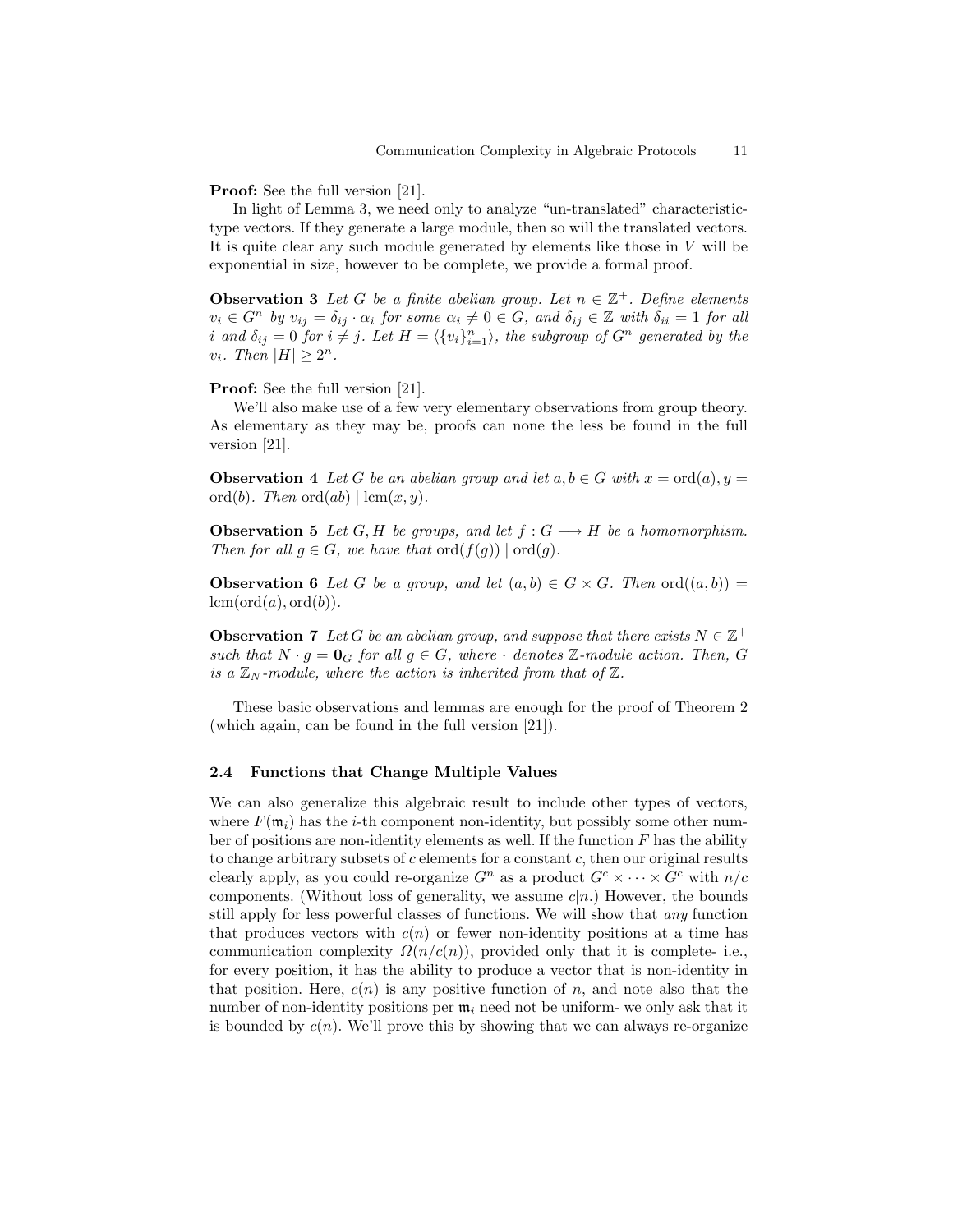$G<sup>n</sup>$  into a product of larger components (of size  $c(n)$ ) so that the original function F produces orthogonal characteristic-type vectors in the original sense, only over  $(G^{c(n)})^{n/c(n)}$ . Then, the proof follows immediately from the original result. Consider the following lemma.

**Lemma 4.** Let  $c \in \mathbb{Z}^+$ . Let  $\{S_k\}_{k \in \Gamma}$  be a collection of sets such that  $S_k \subseteq [n]$ ,  $|S_k| \leq c$  for all  $k \in [n]$  and such that the  $\{S_k\}$  form a cover of  $[n]$ , i.e.,  $\bigcup_{k \in \Gamma} S_k =$ [n]. Then there exists  $X \subseteq [n]$  and a sub-collection of sets  $\{S_{k_j}\}_{k_j \in \Lambda \subseteq \Gamma}$  such that  $S_{k_j} \cap S_{k_{j'}} \cap X = \varnothing$  whenever  $j \neq j'$  yet  $S_{k_j} \cap X \neq \varnothing$  for at least  $\lceil n/c \rceil$  of the sets  $S_{k_j}$ .

Proof: See the full version [21].

**Corollary 2.** Let  $n \in \mathbb{Z}^+$  and let G, A be abelian groups. Let  $w(x)$  be a positive valued function and let  $V = \{v_i\}_{i=1}^n \subset G^n$  be any collection of elements so that the *i*-th position of  $v_i$  is not equal to  $\mathbf{0}_G$ , and at most  $w(n)$  total positions of  $v_i$  are non-identity for all  $i \in [n]$ . Then if  $F = f + c$  is an affine map from  $A \longrightarrow G^n$  such that  $V \subset F(A)$  then we have  $log(|A|) \in \Omega(n/w(n)).$ 

Proof: See the full version [21].

# 2.5 Polynomials of Bounded Total Degree

Recently, new cryptosystems have been developed with additional homomorphic properties (see [3]), which provide the ability to compute on ciphertext, polynomials of total degree at most 2. Here, we will generalize our original algebraic result to apply to algebraic functions of the form of any polynomial of total degree t, over a ring R. Although the following result will apply to the ring of polynomials over any ring  $R$  (it need not have an identity or be commutative), this result has the most meaning in the case of commutative rings with identity, since in this case the ring of multivariate polynomials coincides precisely with our notion of "algebraic formula", which is formalized in [21], the full version of this work. (For a non-commutative ring, there's a more general structure that serves as the set of all formulas.)

**Corollary 3.** Let  $n \in \mathbb{Z}^+$  and let R be any ring. Let  $V = \{v_i\}_{i=1}^n \subset R^n$  be any collection of elements so that the j-th position of  $v_i$  is not equal to  $\mathbf{0}_R$  precisely when  $j = i$ , for all  $i, j \in [n]$ . Then if  $F : R^m \longrightarrow R^n$  is such that  $F = (F_1, ..., F_n)$ with each  $F_i \in R[X_1, ..., X_m]$  of total degree less than or equal to t (a constant) and has  $V \subset F(R^m)$  then we have  $\left(\sqrt[t]{\log(|R|)}\right) m \in \Omega(\sqrt[t]{n})$ . In particular, if |R| is independent of n, then  $m \in \Omega(\sqrt[t]{n})$ .

Proof: See the full version [21].

# 3 Applications of Algebraic Results

We will discuss here a number of protocols which are both easy to state, and would provide desirable functionalities, yet under algebraic assumptions, they cannot be very well implemented with existing technology.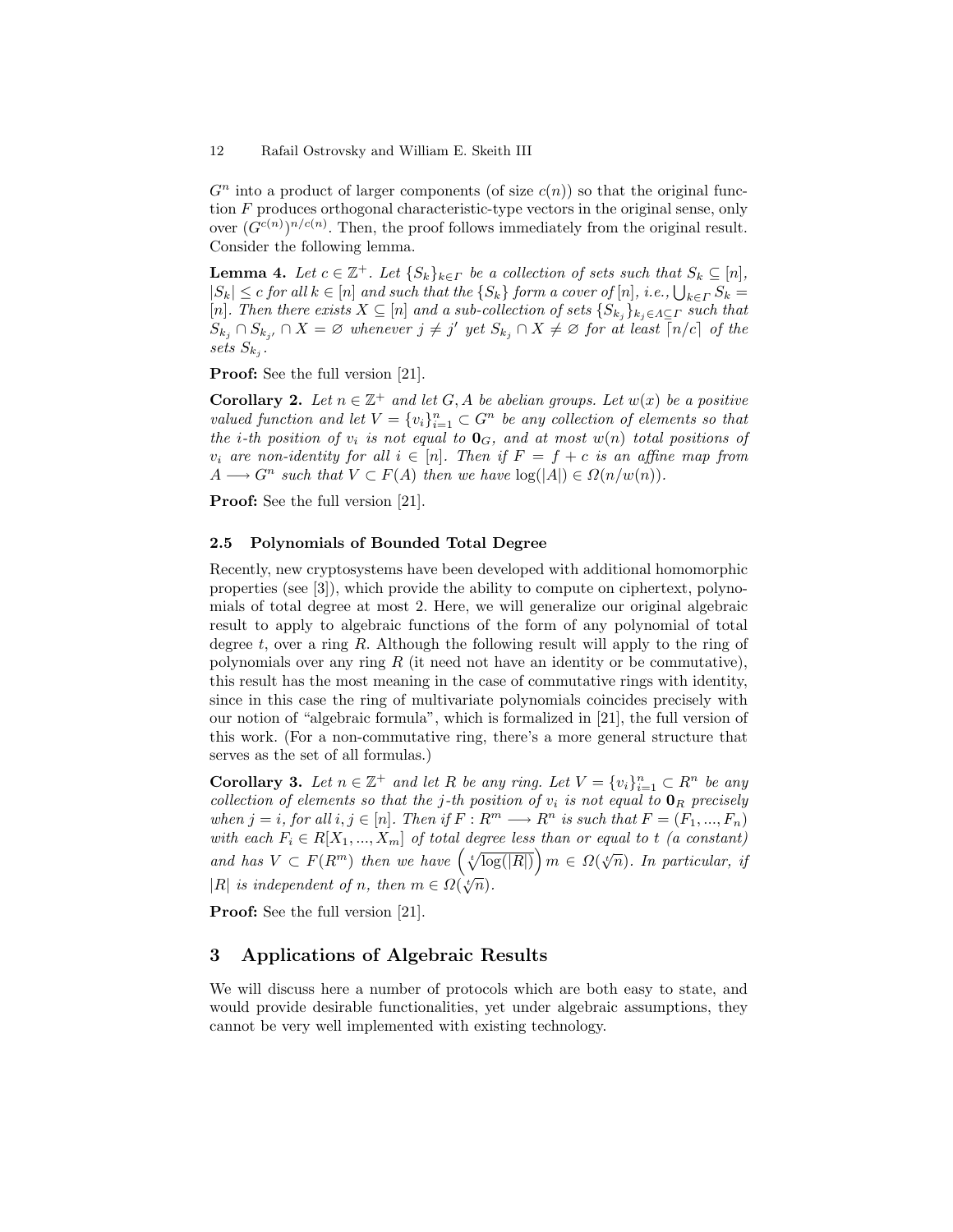## 3.1 Private Database Modification (PIR Writing)

As seen in [5], the ability to privately modify an encrypted database in a communication efficient way could provide a valuable tool for private computation. One very natural approach to such a problem, is to proceed in a manner analogous to many PIR protocols, and use homomorphic encryption as a building block (as was done in [5]).

The protocol would then communicate encrypted values which encode the modification to take place, and then the database owner would execute some algebraic operations on the encrypted database and the description given by the user to update the database contents. Since all of the communication consisted only of encrypted values, CPA-type security comes easily from a hybrid type argument. Unfortunately, we have very limited structures available to homomorphic encryption schemes. Almost always, what is preserved is the operation of an abelian group. At best, the ability to evaluate polynomials of total degree 2 is provided (see [3]). It will follow from our preliminary algebraic results, that these types of algebraic protocols cannot be very well implemented with existing encryption schemes. We'll often speak of "algebraic" maps, which will usually mean functions that are obtainable from some type of formula involving only the operations of the algebraic structure. A precise, formal, and detailed exposition of this idea is given in [21], the full version of this work. Also, we've omitted some of the formal protocol-type definitions to improve readability, since there isn't much surprising about them, and most readers of this paper could likely re-invent them in a few minutes. We'll instead give an informal description of the protocol here. For precise statements, again we direct the reader to the full version [21].

Let **U** be a user that wishes to update the database, and denote by **DB** the database owner. We'll summarize a protocol for algebraic database modification between U and DB via the following steps, in which we assume that  $G$  is an abelian group. Below, we'll just describe the algebra involved. In an actual privacy preserving protocol, everything will of course be computed on ciphertext in some homomorphic encryption scheme over G.

- 1. U selects  $\mathfrak{m}_i = (g_1, ..., g_m)$  to modify position i and sends  $\mathfrak{m}_i$  to DB.
- 2. **DB** computes an algebraic function  $F(X, \mathfrak{m}_i, H)$  of the database  $X \in G^n$ , the modification description  $\mathfrak{m}_i$ , and other inputs of his own,  $H \in G^{\epsilon}$ .
- 3. **DB** replaces X by  $X' = F(X, \mathfrak{m}_i, H)$

Clearly the algebra involved in this protocol implies the ability to algebraically generate complete sets of characteristic vectors:

Claim. An algebraic protocol for database modification over an abelian group implies an algebraic function (affine map) with a complete set of characteristic vectors in the image.

**Proof sketch:** Define a database  $X = \{0_G\}_{i=1}^n$ , which is the identity in all positions. Apply **DB**'s function to obtain  $X' = F(X, \mathfrak{m}_i, H)$  where  $\mathfrak{m}_i$  describes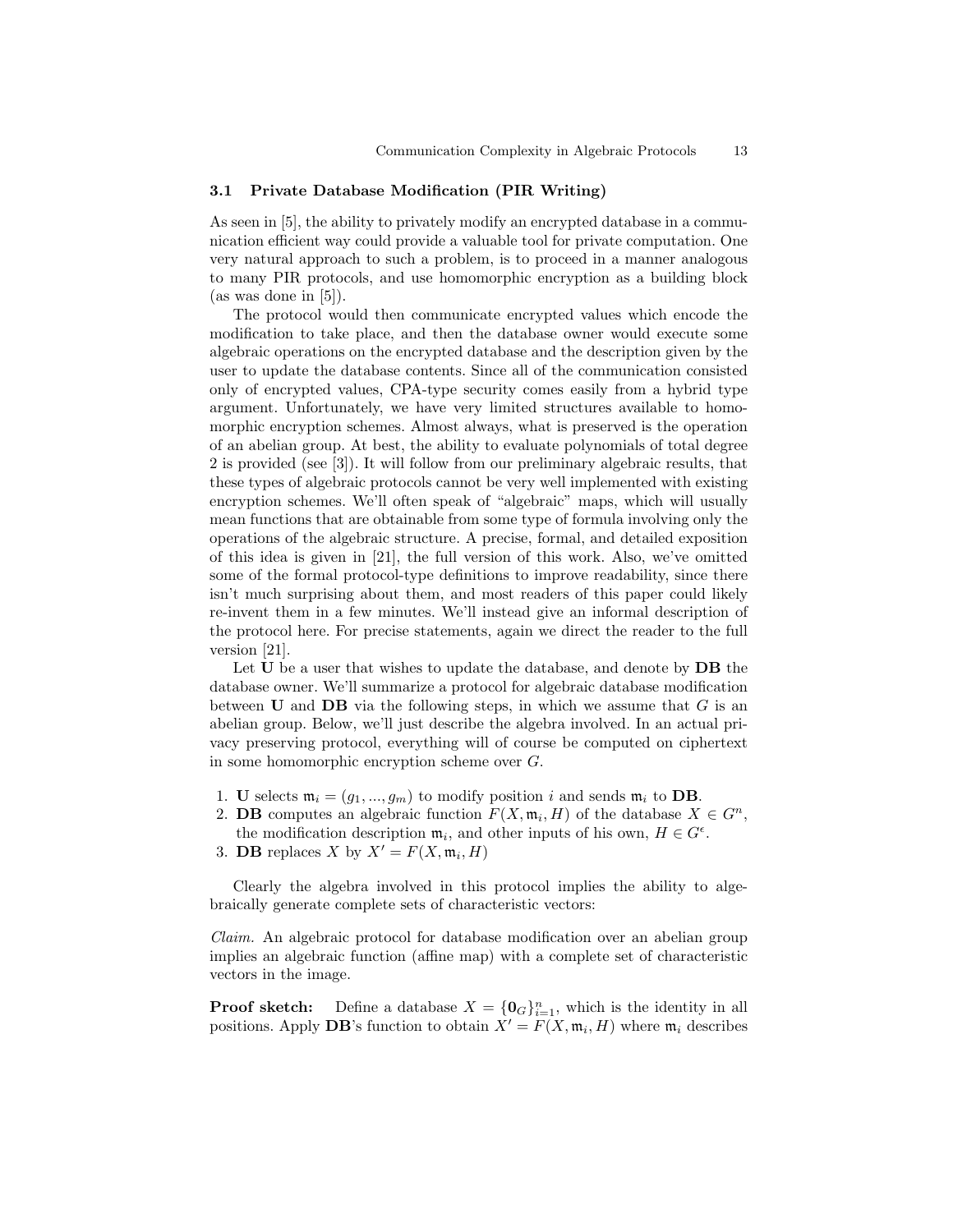a modification for position *i*. Then clearly  $X' = v_i$ , a characteristic vector in  $G^n$ , non-identity at position  $i$ .

Therefore, by Theorem 2, if we build such a protocol based on a homomorphic cryptosystem over any abelian group, it will necessarily have linear communication complexity. Note the strong sense in which this is true: abelian group formulas always correspond to affine maps, but certainly not every affine map comes from such a formula.<sup>3</sup> So, we've shown that even if we allow  $DB$  to somehow compute arbitrary affine maps on the ciphertext values, it still does not suffice to accomplish this task. Furthermore, Theorem 2 did not even assume that the groups were the same. So, even if the database elements are encrypted in some other cryptosystem which is homomorphic over a group different than that of the descriptions, and even if we were provided the ability to compute all algebraic maps from one to the other on ciphertext, we still couldn't produce a non-trivial protocol over abelian groups. We'll summarize these ideas as

Corollary 4. There are no non-trivial Algebraic Oblivious Database Modifiers over an abelian group. I.e., any oblivious database modifier based on the operations of an abelian group has communication complexity  $\Omega(n)$ .

# 3.2 Algebraic and Homomorphic Protocols for PIR

As a second corollary, we consider "algebraic", or "homomorphic" protocols for private information retrieval. One may have observed, as the authors have, that the query results for PIR protocols usually fall into one of two categories: either (a) they have no (or very limited) algebraic value<sup>4</sup> or homomorphic properties, or (b) the server side communication is non-constant, i.e., the results of a query return many items, not just an encryption of one value in the database<sup>5</sup>. A protocol for private information retrieval that returns encryptions of single values which retain algebraic and homomorphic properties could be a very useful tool in private computation<sup>6</sup>, especially in non-interactive settings. In what follows, we present evidence that the absence of such protocols is perhaps to be expected.

We'll try to establish a basic definition that captures the properties that we desire, and encapsulates most existing work possessing these properties. Suppose that the values in a database have some algebraic structure. For now, say that of an abelian group which we'll denote  $(G, \cdot)$ . We will denote the return value of a PIR query for the *i*-th position of a database by  $PIR(i)$ , which consists of one or more encrypted database elements. Let  $S_i = \{s_j\}_{j=1}^k$  denote the set of values from the database that are returned by a PIR query for position  $i$ .

<sup>&</sup>lt;sup>3</sup> Again, consider  $G = \mathbb{Z}_p \times \mathbb{Z}_p$  and  $\varphi \in \text{Hom}_{\mathbb{Z}}(G, G)$  by  $(a, b) \mapsto (b, a)$ .

<sup>4</sup> See the work of [7] for an example of such a PIR protocol having "limited" algebraic value.

<sup>5</sup> See [15] for such an example, but many PIR protocols based on homomorphic encryption (over an abelian group) have this property.

<sup>6</sup> For example, in the keyword search of [19], the dictionary size could be reduced.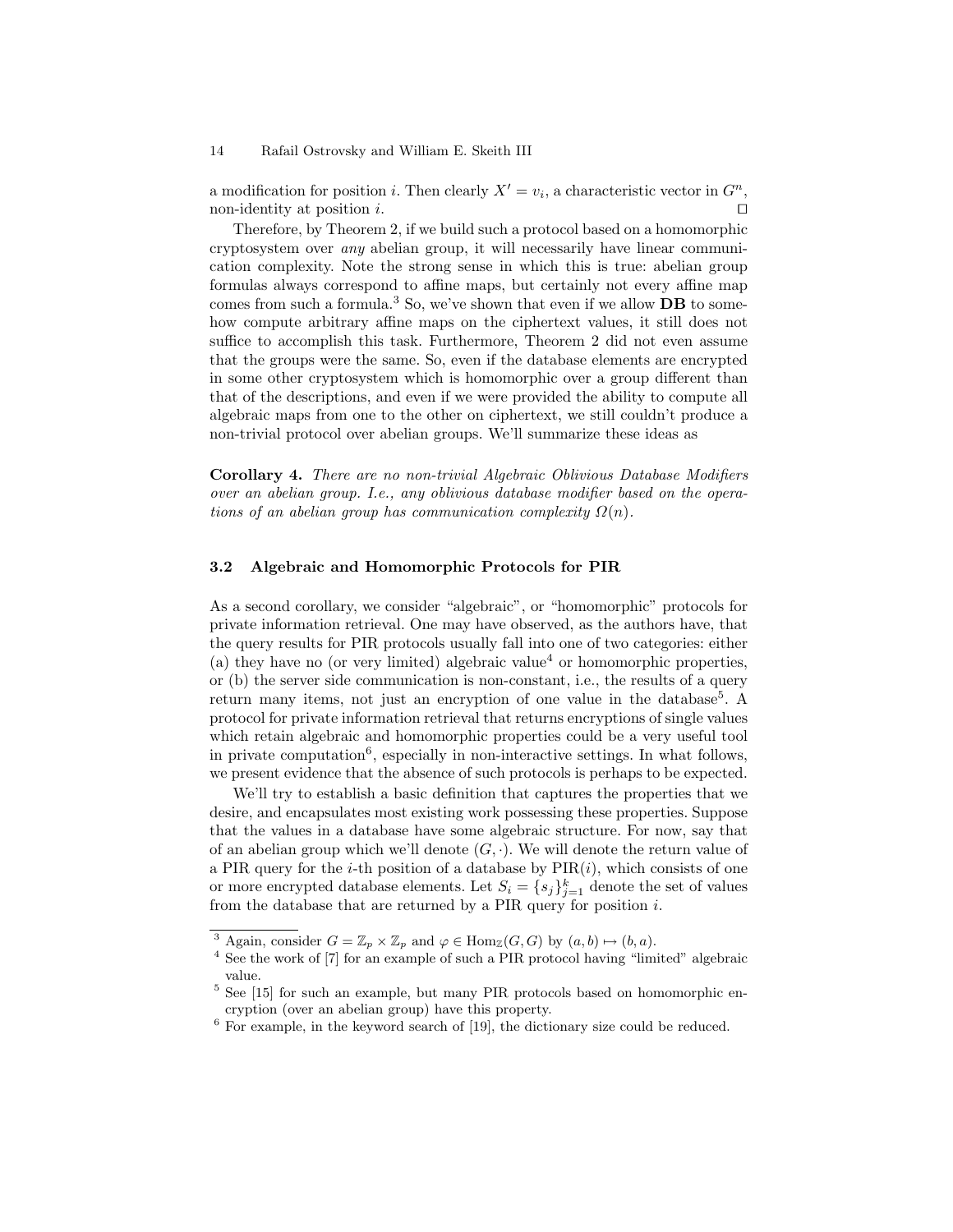Suppose for a moment that the domain from which PIR query returns reside has the algebraic structure of a group as well, say  $(G',\star)^7$ . To name just a few examples, one can see that the PIR protocols of [15], [6], [7] all fit this description. We could then make the following definition:

Definition 1. Using the notation established above, we say that a PIR protocol is homomorphic if for a given database  $X \in G^n$ , we have that  $\mathcal{D}(\text{PIR}(i) \star$  $\text{PIR}(j) = S_i \cdot S_j$  where  $\mathcal D$  is the function from the PIR protocol that decrypts the query results.

Note also that for such a PIR protocol to be of much utility as a subroutine in some non-interactive private computation, it is almost essential to have  $|S_i| = 1$ , or at least bounded by a small constant. If not, then the party which is to perform a computation on the return values of a homomorphic PIR query will likely not have any information about where the relevant element is in the query results. Hence, if such a party wishes to perform a computation on  $t$  variables obtained via homomorphic PIR queries, it would in general require repeatedly performing the computation on all  $|S_i|^t$  possible sequences to ensure that the right variables were involved at least once. Furthermore, it may not be possible for any party to distinguish which of the resulting outputs in fact corresponds to the desired computation, even after decryption.

Finally note that from the definition of homomorphic PIR, we see that the results of queries are in fact encryptions of elements in some homomorphic cryptosystem. To create such a PIR protocol, a very natural approach is to manipulate the algebraic structure of some such homomorphic cryptosystem. This motivates the following definition.

Definition 2. We say that a PIR protocol is algebraic if the following hold:

- 1. A query consists of an ordered sequence of ciphertexts in some cryptosystem where the plaintext set A has some algebraic structure.
- 2. To process a query, the database owner computes on ciphertext some algebraic function of the query's array, this function being determined by the contents of the database to obtain an array of ciphertext which will be the results of the query.

For precise definitions of the term "algebraic function", we again direct the reader to [21], the full version of this work. In the case of abelian groups, these definitions yield affine maps as our model of algebraic functions.

Corollary 5. Consider an abelian group algebraic PIR protocol with sender-side communication complexity  $q(n)$  and server-side communication complexity  $h(n)$ .

<sup>7</sup> There is no assumption that the group representing the query returns are the same as the database elements, or even that they are encryptions of database elements, exactly. It could be the case that as a part of the encryption, the group that the database elements come from is first homomorphically transformed, and then transformed back as a part of decryption. The general way that we've stated our algebraic results will be useful for such a definition.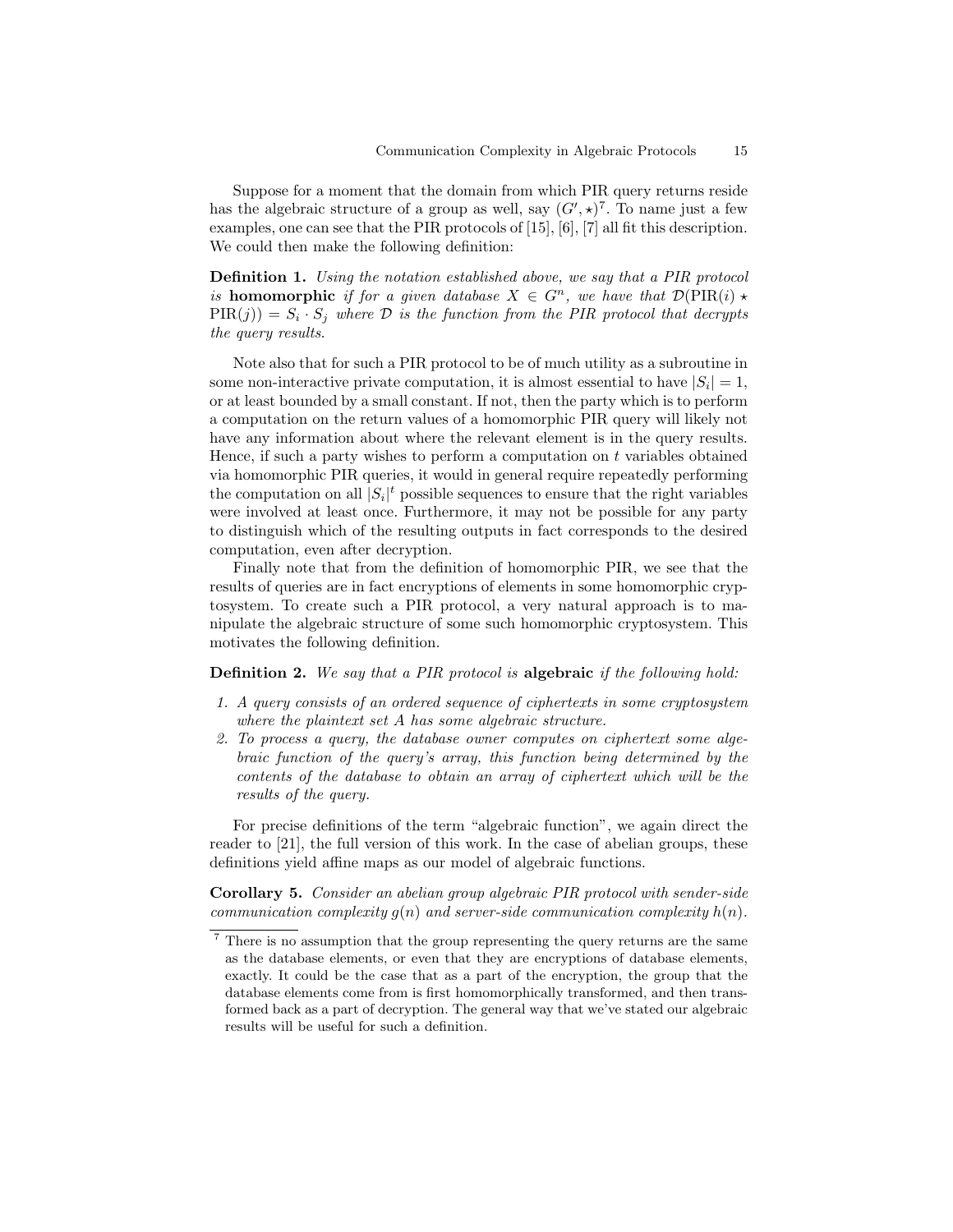Then  $g(n)h(n) = \Omega(n)$ . More specifically, if  $k(n)$  is any positive integer-valued function and if the server's response consists of  $k(n)$  encrypted values, then the sender-side communication complexity is  $\Omega(n/k(n))$ .

# Proof: See the full version [21].

Using Corollary 3, we can generalize this result to cryptosystems that may bound to cryptosystems that may<br>have additional homomorphic properties (see [3]), showing  $\Omega(\sqrt[t]{n})$  bounds if total degree  $t$  polynomials over a ring  $R$  can be computed on ciphertext.

For example, if given a cryptosystem that allows polynomials of fixed total degree  $t$  to be computed on ciphertext over some ring  $R$ , we can easily construct degree t to be computed on cipnertext over some ring  $\Lambda$ , we can easily construct<br>an algebraic PIR protocol with sender-side communication  $\Theta(\sqrt[t]{n})$  and serverside complexity  $\Theta(1)$  (see [3], or [21] for details of a simple example). However, this is in fact meets a lower bound: In general, if such a protocol has senderside complexity  $q(n)$  and server-side complexity  $h(n)$ , then we can show that side complexity  $g(n)$  and server-side complexity  $h(n)$ , then we do  $g(n)h(n) = \Omega(\sqrt[n]{n})$ , which is a simple consequence of Corollary 3.

# 3.3 Private Keyword Searching [19]

As another relatively simple corollary, we resolve (under our algebraic assumptions) an open problem posed by Ostrovsky and Skeith [19] regarding extending the query semantics for private searching on streaming data. We show that without new homomorphic encryption schemes with additional properties, their methods cannot be extended to perform conjunctive queries.

Corollary 6. The problem of private keyword search on streaming data as proposed in [19], has no non-trivial algebraic solution for a conjunctive query of two or more terms if the underlying cryptosystem is only group homomorphic over an abelian group.

Remark: We will assume the same basic framework as developed in [19] for a solution and show that there is no such solution that performs conjunctive queries. Specifically, we assume that a dictionary with an associated array of ciphertexts is used to conditionally encrypt documents as in [19].

Proof. First note that the protocol inherently gives rise to an algebraic method for generating complete sets of characteristic vectors: Suppose that the dictionary  $D$  has size  $m$ . Each word has its role in the query encoded via an encrypted group element, say in some group  $G$ . Look at the encoded dictionary (un-encrypted) as the set  $G^m$ . Suppose we have a protocol as described in [19] for some query that involves k variables. Running this protocol on  $m<sup>k</sup>$  documents which run over all unique  $k$ -tuples from the dictionary gives us a set of characteristic vectors inside of  $G^{(m^k)}$ . So, we can think of this as an algebraic map from  $G^m \longrightarrow G^{(m^k)}$ , which (unless the query is somewhat trivial) contains a complete set of characteristic vectors in the image. But, now the question is how many positions are nonidentity in each vector? This of course depends on the query. Suppose that the query is a disjunction of terms. Each vector in  $G^{(m^k)}$  will have at least  $m^{k-1}k$ positions that are non-identity, since  $k - 1$  entries could be arbitrary as long as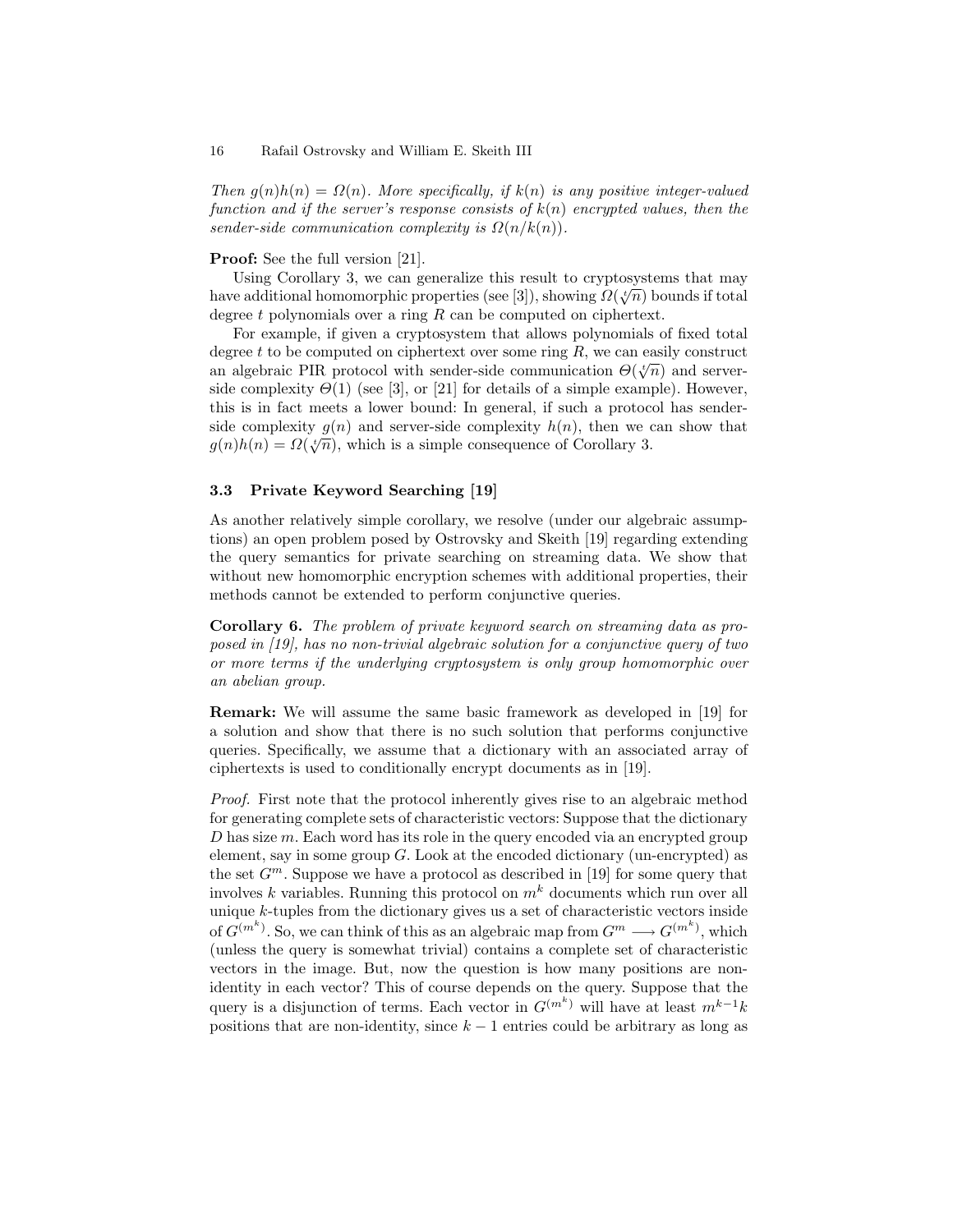one contains a keyword. So, the ratio of total positions to non-identity positions is less than  $m$  and our algebraic lower bounds give no contradiction (which of course should be the case since [19] gives such a construction). But now consider a conjunctive query, just of two terms. In the same way as described above, this gives rise to an algebraic function for characteristic vectors from  $G^m \longrightarrow G^{(m^2)}$ , however this time we have  $\mathcal{O}(1)$  positions of each vector are non-identity. So, applying Corollary 2, we see that no such protocol can exist based on an abelian group. More generally, from Corollary 3, we see that if given the ability to compute total degree t polynomials, we can construct a protocol that executes a conjunction of at most t terms.

We believe that this example illustrates particularly well a situation in which the bounds proved in this work are especially useful. The entire method of [19] critically depends on the ability to generate these types of characteristic vectors so that the final representation is an encryption in a homomorphic scheme. This is the case since the functionality of characteristic vectors is used as a subroutine for the larger procedure, and so to continue the computation (i.e., writing to the buffer, etc.) it is necessary that the output have algebraic value. So, since we have proven that this subroutine is impossible to implement in the required manner, it seems that improving the work of [19] would require either a completely new approach, or new designs of homomorphic encryption schemes, such as fullyhomomorphic encryption.

It is this type of information that we hope will save researchers time and effort in the future. Applying these bounds may not give an absolute impossibility, but it can quickly eliminate a very large space of what might otherwise seem to be feasible approaches to the problem.

# References

- 1. D. Barrington. Bounded-Width Polynomial-Size Branching Programs Recognize Exactly Those Languages in NC. STOC 1986: 1-5
- 2. D. Boneh, G. Crescenzo, R. Ostrovsky, G. Persiano. Public Key Encryption with Keyword Search. EUROCRYPT 2004: 506-522
- 3. D. Boneh, E. Goh, K. Nissim. Evaluating 2-DNF Formulas on Ciphertexts. TCC 2005: 325-341
- 4. D. Boneh, R. Lipton. Searching for Elements in Black Box Fields and Applications. CRYPTO'96, LNCS1109, pp. 283-297.
- 5. D. Boneh, E. Kushilevitz, R. Ostrovsky, W. Skeith. Public Key Encryption that Allows PIR Queries. CRYPTO-2007.
- 6. Y. C. Chang. Single Database Private Information Retrieval with Logarithmic Communication. ACISP 2004
- 7. C. Cachin, S. Micali, and M. Stadler. Computationally private information retrieval with polylogarithmic communication. EUROCRYPT '99 pp. 402–414.
- 8. B. Chor, O. Goldreich, E. Kushilevitz, and M. Sudan. Private information retrieval. In J. of the ACM, 45:965–981, 1998.
- 9. T. ElGamal. A Public-Key Cryptosystem and a Signature Scheme Based on Discrete Logarithms. IEEE Transactions on Information Theory, v. IT-31, n. 4, 1985, pp469472.